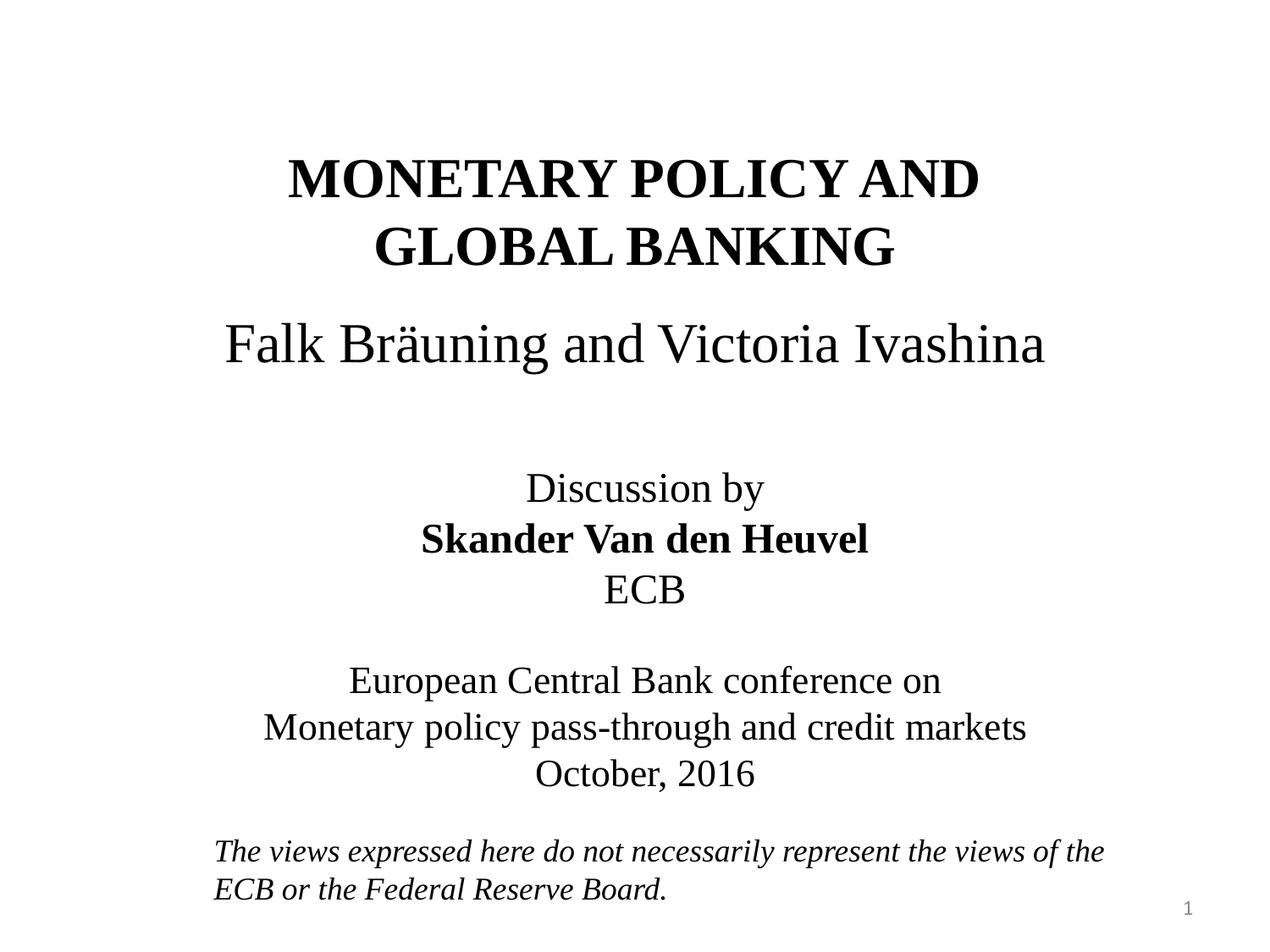# **Monetary Policy and Global Banking**

- Global banks are affected by monetary policy and economic conditions in multiple countries.
- Allows for smoothing of local shocks while opening a channel for the international transmission of shocks.
	- E.g. Cetorelli and Goldberg (2012), Peek and Rosengren (2000)
- Bräuning and Ivashina examine the impact of interest rate differentials between countries on the behavior of global banks.
	- Foreign/domestic lending
	- Foreign/domestic reserves
	- Currency swap activity
- They offer an interpretation of their results based on:
	- Limits to arbitrage in the hedging of exchange rate risk
	- Capital constraints of global banks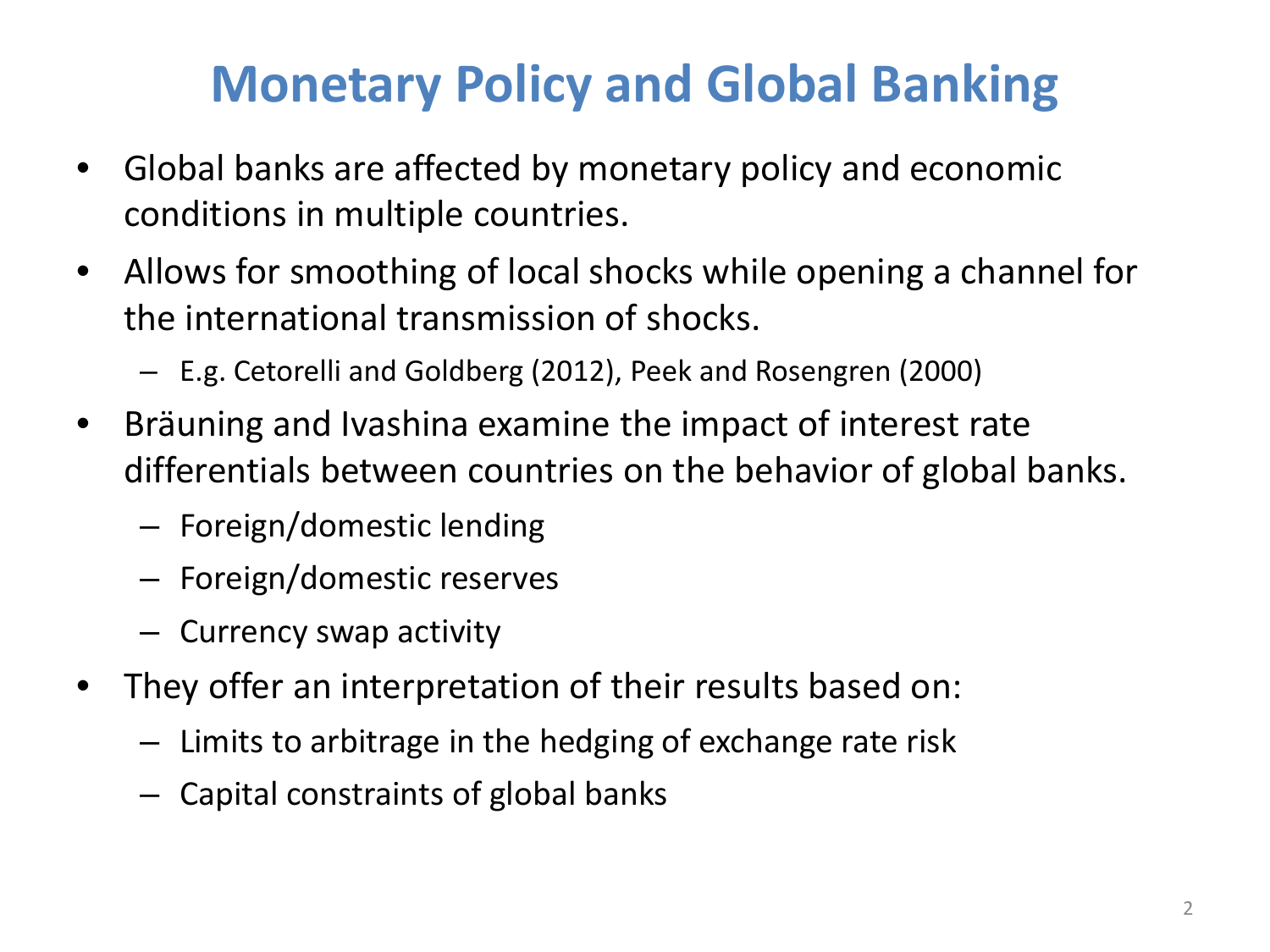### **Empirical Results**

Key interest rate: Interest on Excess Reserves (IOER)

- IOER difference  $\Delta r^f = r^f r^d$  = IOER in foreign country/currency
	- IOER in country/currency where bank is headquartered
	- o US, Eurozone, UK, Japan, Switzerland, Canada

Main findings:

**1.** Larger IOER difference  $\rightarrow$  *higher* reserves in the foreign country of the global bank, when the foreign country is the U.S. (chart).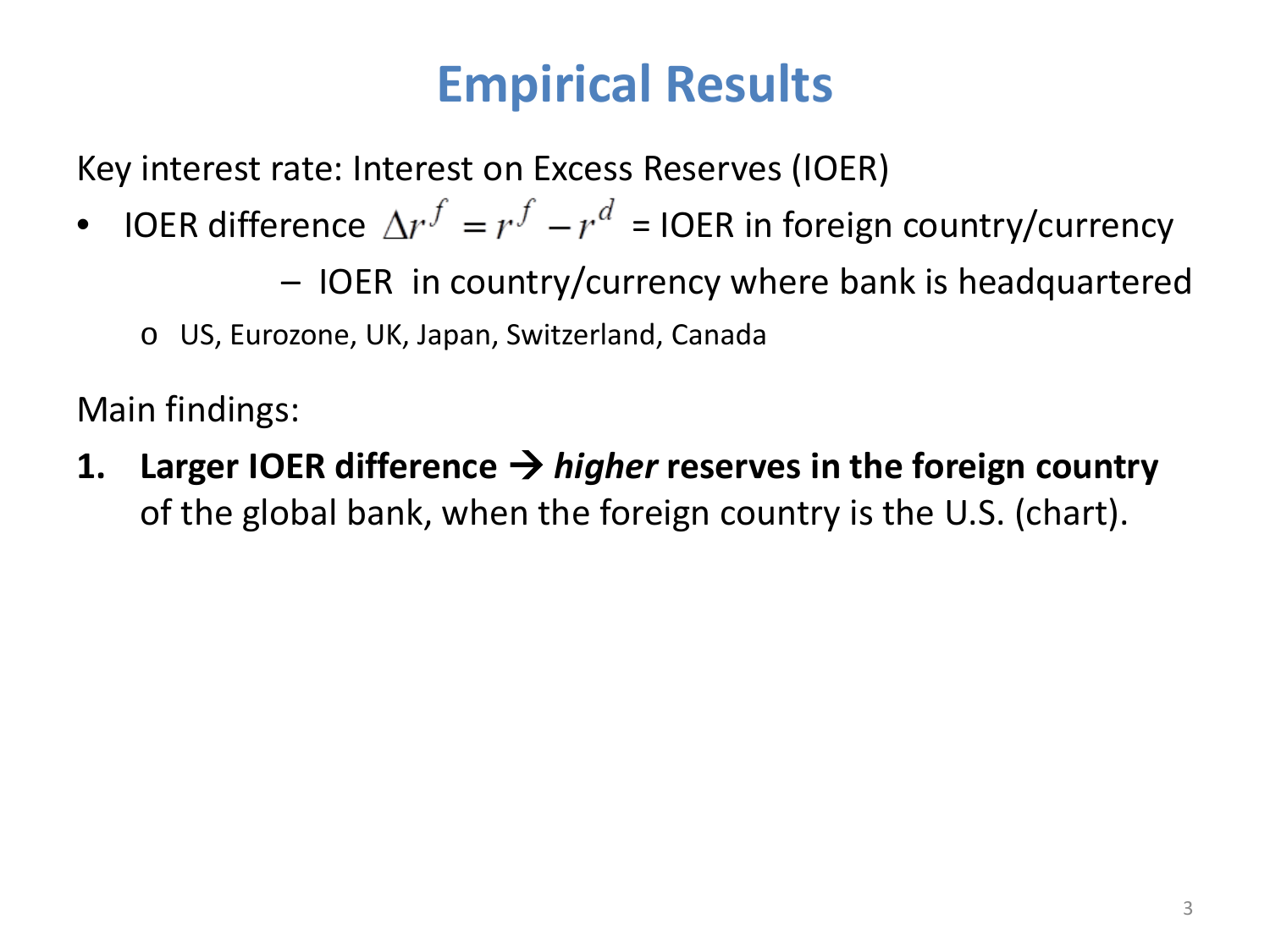### Higher IOER diff. with US implies higher reserves at Fed

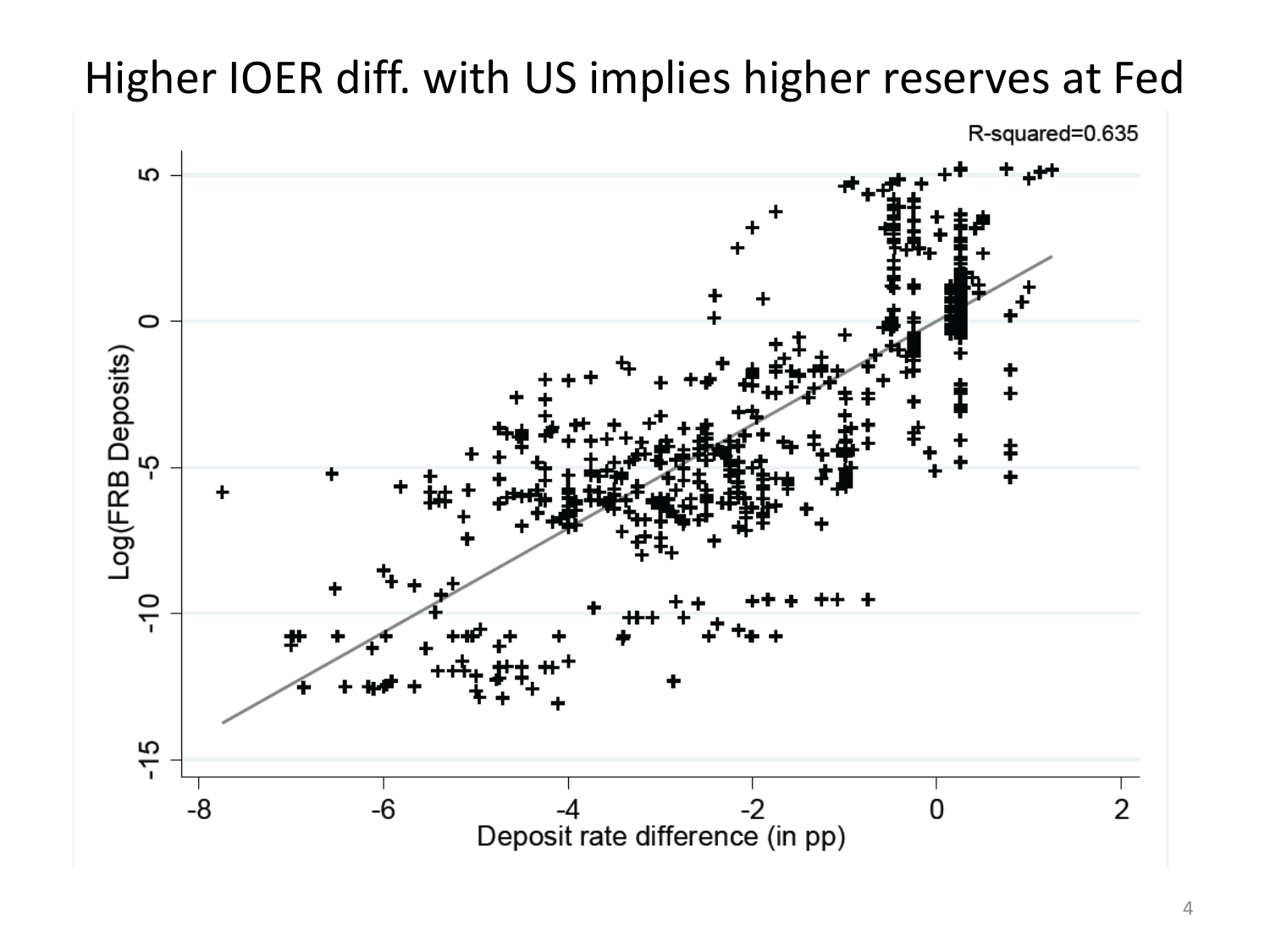### **Empirical Results**

Key interest rate: Interest on Excess Reserves (IOER)

- IOER difference  $\Delta r^f = r^f r^d$  = IOER in foreign country/currency
	- IOER in country/currency where bank is headquartered
	- o US, Eurozone, UK, Japan, Switzerland, Canada

Main findings:

- **1.** Larger IOER difference  $\rightarrow$  *higher* reserves in the foreign country of the global bank, when the foreign country is the U.S. (chart).
	- o Higher IOER difference can reflects tightening of foreign monetary policy or loosening of domestic monetary policy.
	- o Holds with bank and time fixed effects (so not only driven by common or US developments).
	- o Also holds for other currency areas w.r.t. claims on the official sector (data on reserves of global banks only available for the US).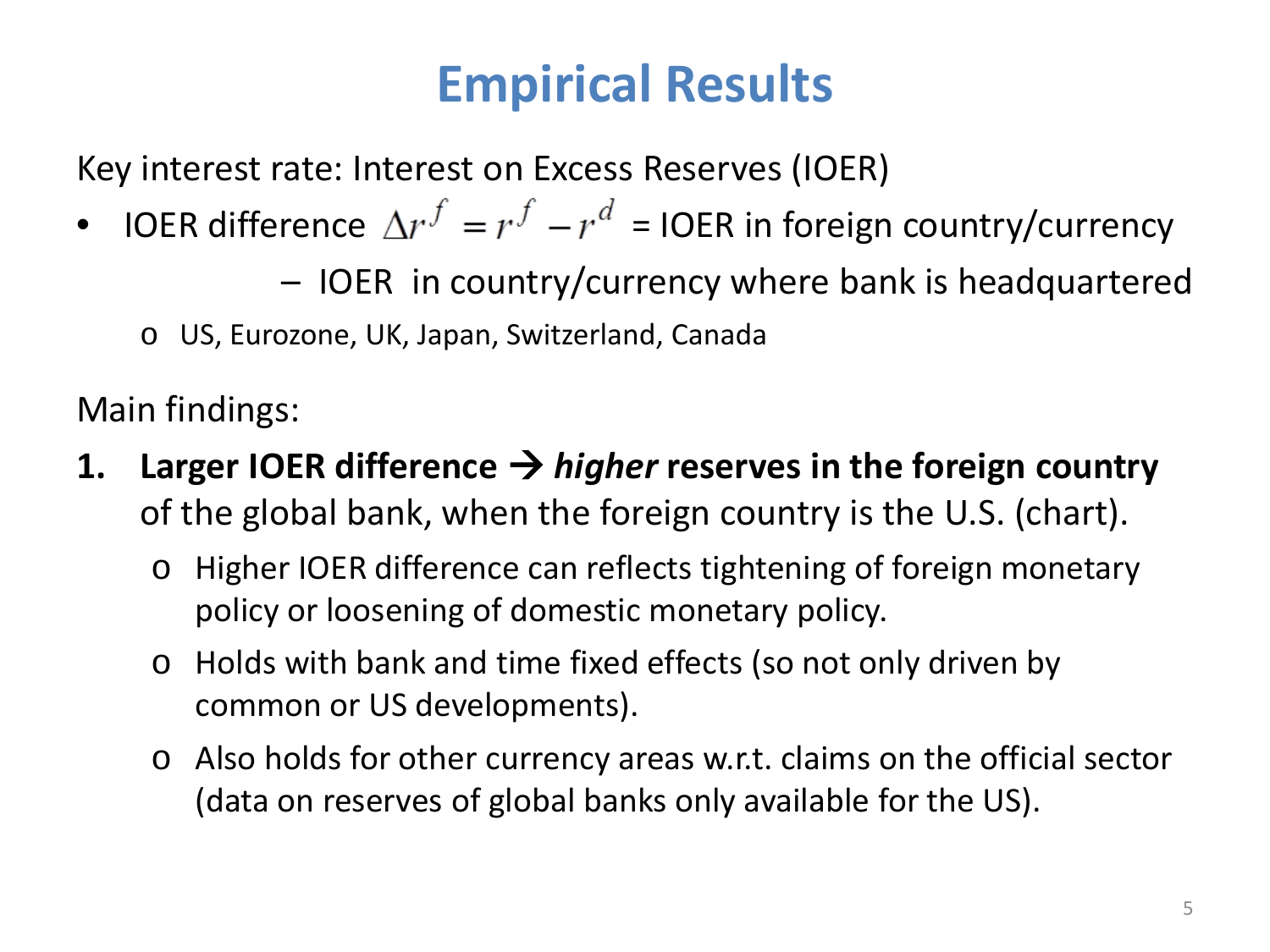### **Empirical Results**

IOER difference  $\Delta r^f = r^f - r^d = 1$ OER in foreign country/currency

- IOER in country/currency where bank is headquartered
- o US, Eurozone, UK, Japan, Switzerland, Canada

Main findings:

1. Larger IOER difference  $\rightarrow$  higher reserves in the foreign country held by the global bank, when the foreign country is the U.S.

### **2.** Larger IOER difference  $\rightarrow$  reduced lending in the foreign country

- o Holds at bank level for total and C&I loans in the US (call reports) and for syndicated loans in all currencies (Dealscan)
- o Holds at the loan level for syndicated loans.
- o Effects are very large; e.g. 1 p.p. higher IOER difference reduces total loans by **48** percent in call reports.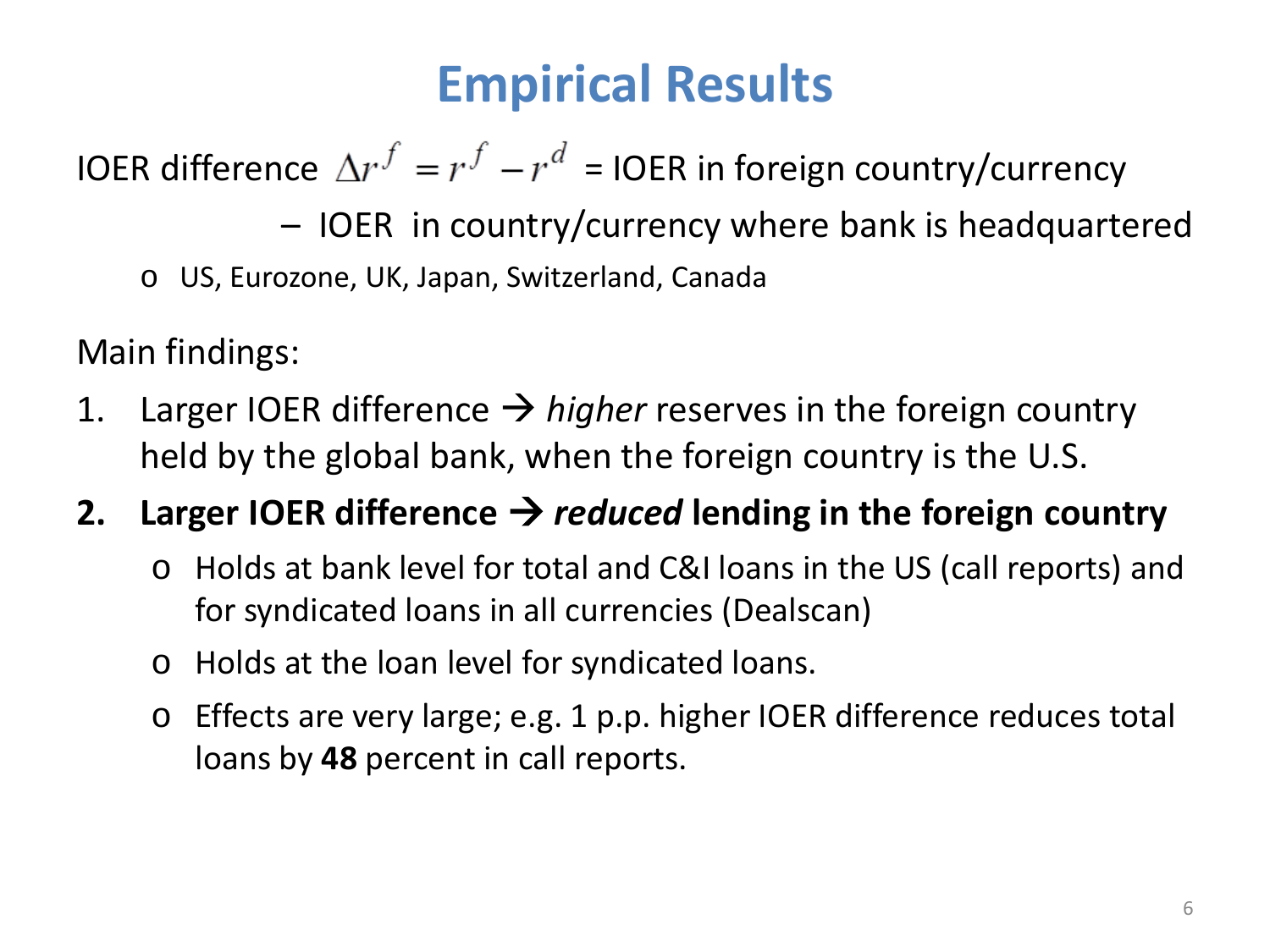Model of a global bank:

- Fixed bank capital: *K*
- Domestic deposits only: *D*, at convex cost *d(Dd)*
- Assets:
	- $-$  Domestic loans  $L^d$  yield  $g(L^d)$
	- $-$  Foreign loans  $L^f$  yield  $h(L^f)$ 
		- *g* and *h* are concave reflecting downward sloping loan demand
	- Domestic reserves *Rd* yield *rd*
	- $-$  Foreign reserves  $R^f$  yield  $r^f$
- **Capital constraint:**  $L^d + L^f \le K / \alpha$  (spot exchange rate = 1)
- **Hedging** with swaps:  $S = L^f + R^f$  at cost  $C(S) = (X^f 1)S$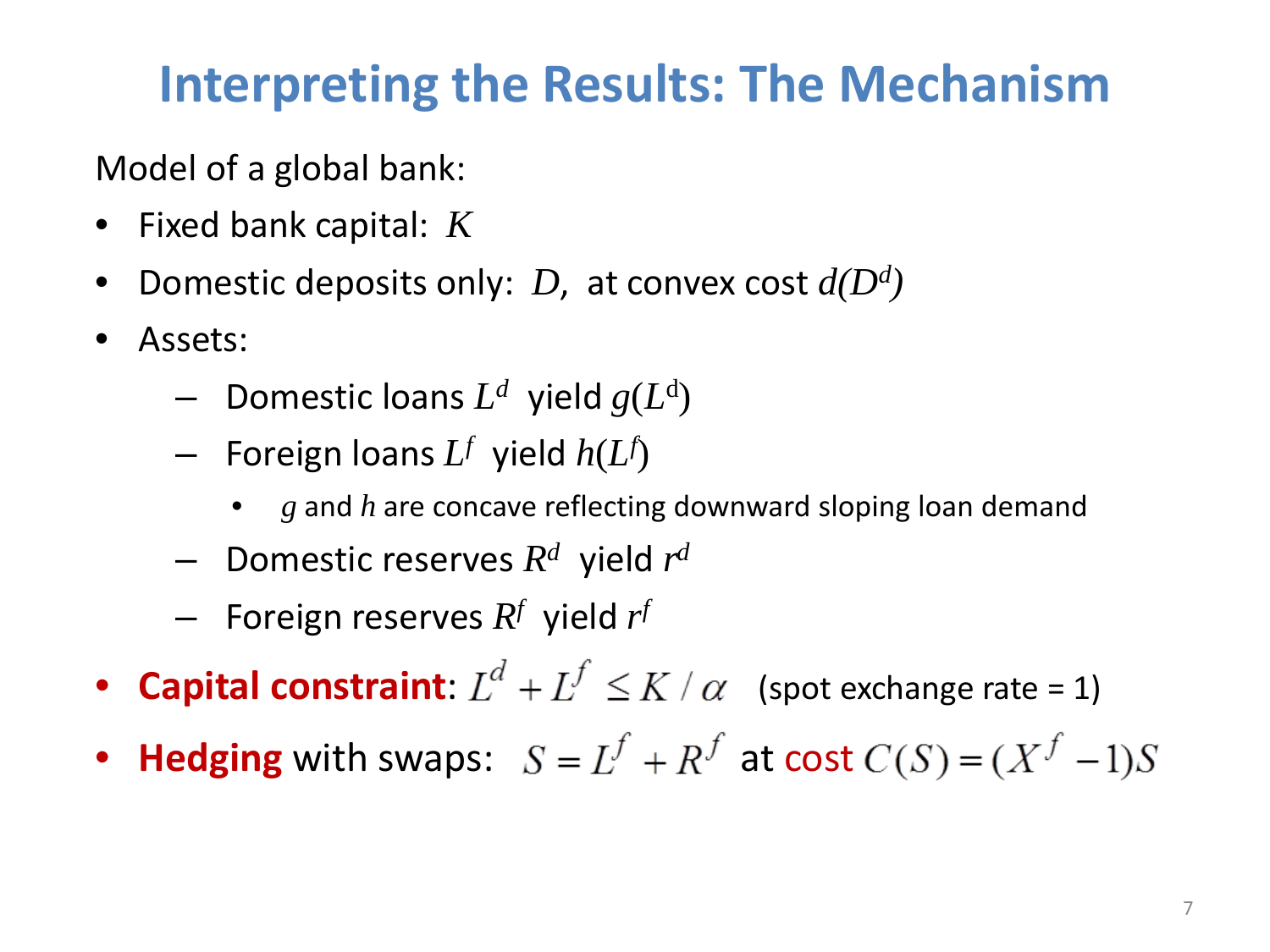- Assumption that hedging cost *C*(*S*) is increasing and convex.
	- Reflecting limits to arbitrage (Ivashina, Sharfstein, Stein)
	- Do these friction apply at the level of the bank or at the level of the market or both? The model is one of a single bank.
- The frictionless benchmark: absence of arbitrage opportunities implies *covered interest parity (CIP)*

$$
r^f X^f = r^d
$$

which implies

$$
C(S) = (\Delta r)S
$$

- Optimal hedging:  $C'(S) = \Delta r$ 
	- But with CIP this simply states that  $\Delta r = \Delta r$  so then hedging and the mix of foreign and domestic reserves are indeterminate.
	- Otherwise, hedging frictions determine the mix of reserves.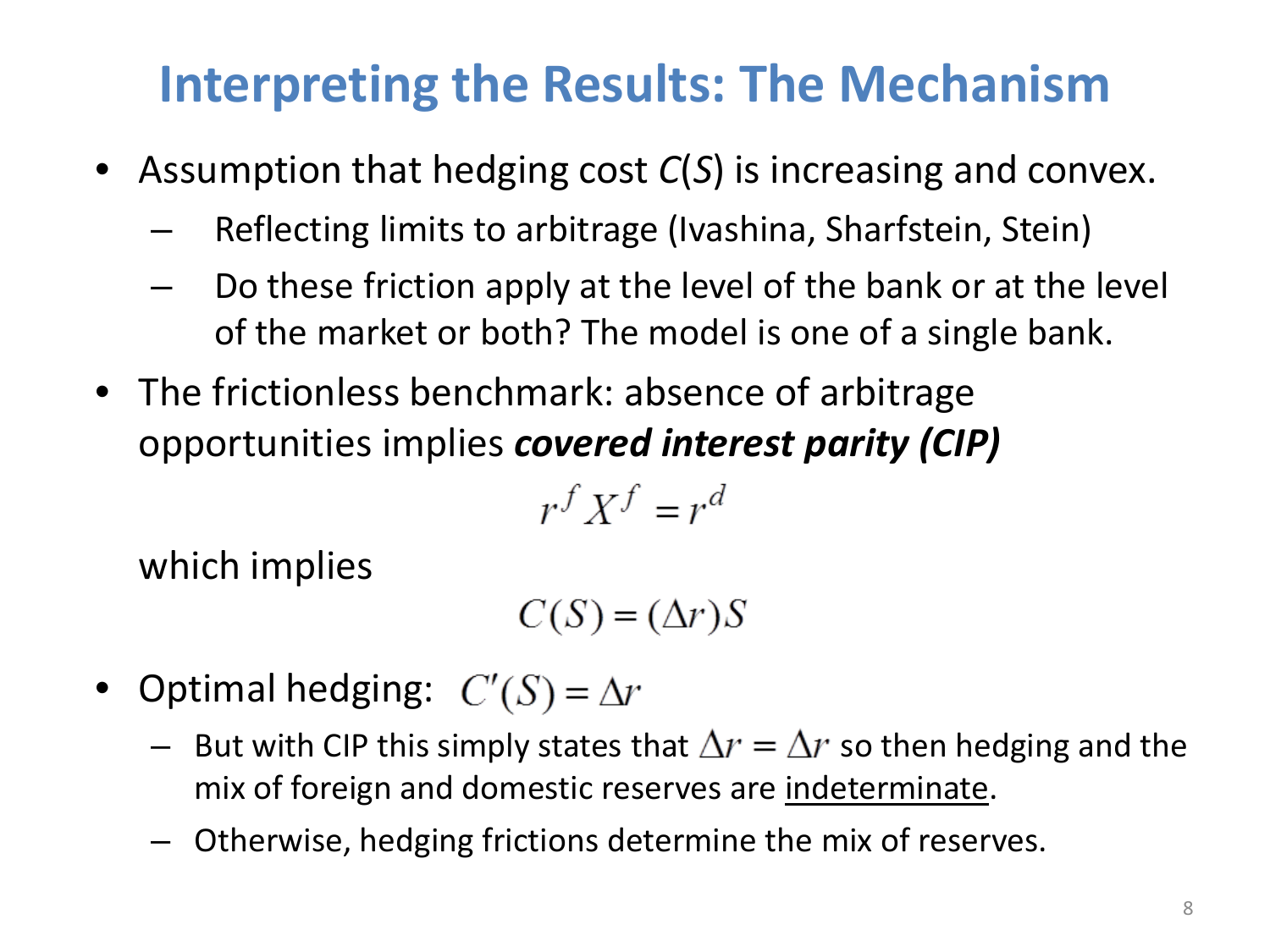Prediction on Lending:

$$
h'(L^f) - g'(L^d) = C'(S) = \Delta r
$$

An increase in ∆*r* implies that marginal return on foreign loans must rise relative to domestic loans.

Since total loans are fixed by the capital constraint  $(L^d + L^f = K / \alpha)$ foreign lending must fall (and domestic lending must rise).

- True even under frictionless hedging (covered interest parity)!
- Thus, empirical results on loans are a test of the capital constraint, but do not provide evidence supporting hedging frictions.
	- Adds to existing evidence on bank capital-lending nexus.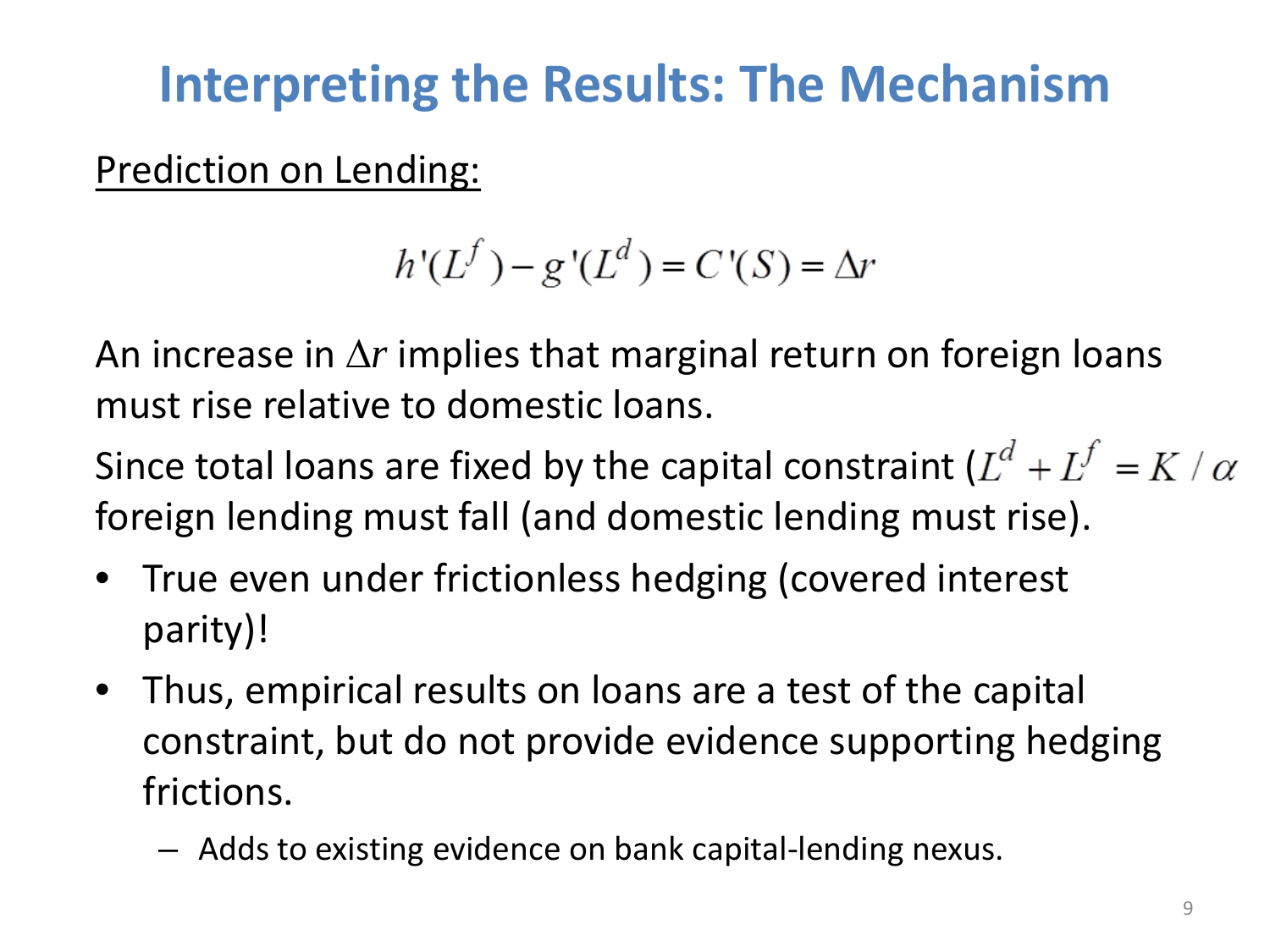#### Prediction on Reserves:

- Increase in ∆*r* implies reduced *Lf* .
- Reduced *Lf* lowers *S*, reducing the marginal cost of hedging under limits to arbitrage.
- Foreign reserves increase until  $C'(S) = \Delta r$  is restored.

This is *not* true under CIP, when foreign and domestic reserves are perfect substitutes, and the mix of reserves is not determined.

Thus, the empirical results on reserves are a **joint** test of the capital constraint and the impact of hedging frictions.

• Are the effects stronger in the crisis & post-crisis periods?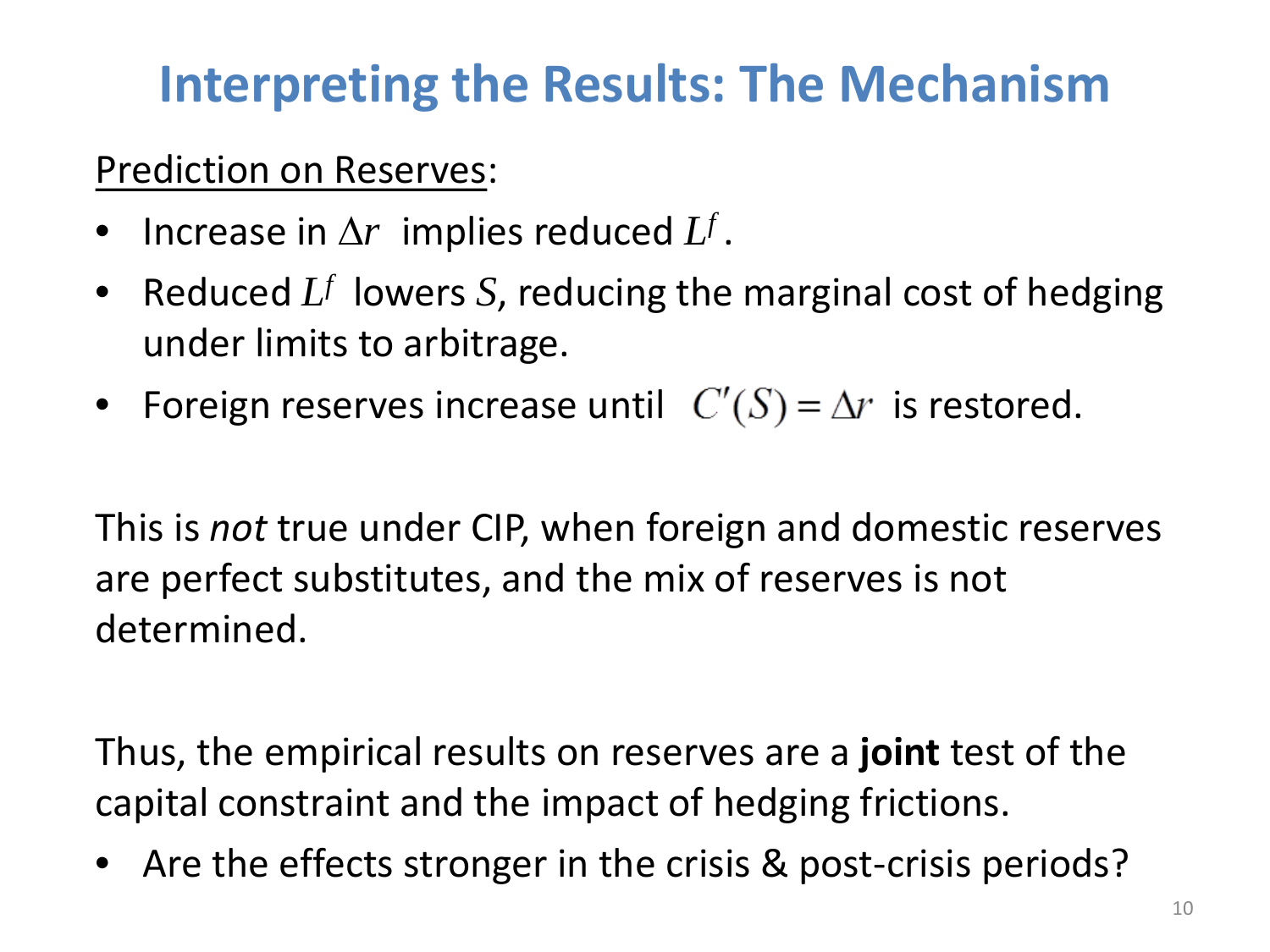### 50  $\circ$ Basis Points<br>150 -100 -50  $-200$  $-250$ 2000 2001 2002 2003 2004 2005 2006 2007 2008 2009 2010 2011 2012 2013 2014 2015 2016 **AUD** CAD **CHF DKK EUR** GBP **NOK SEK JPY NZD**

#### **CIP Violations relative to 3 Month Libor (from Du, Tepper, Verdelhan)**